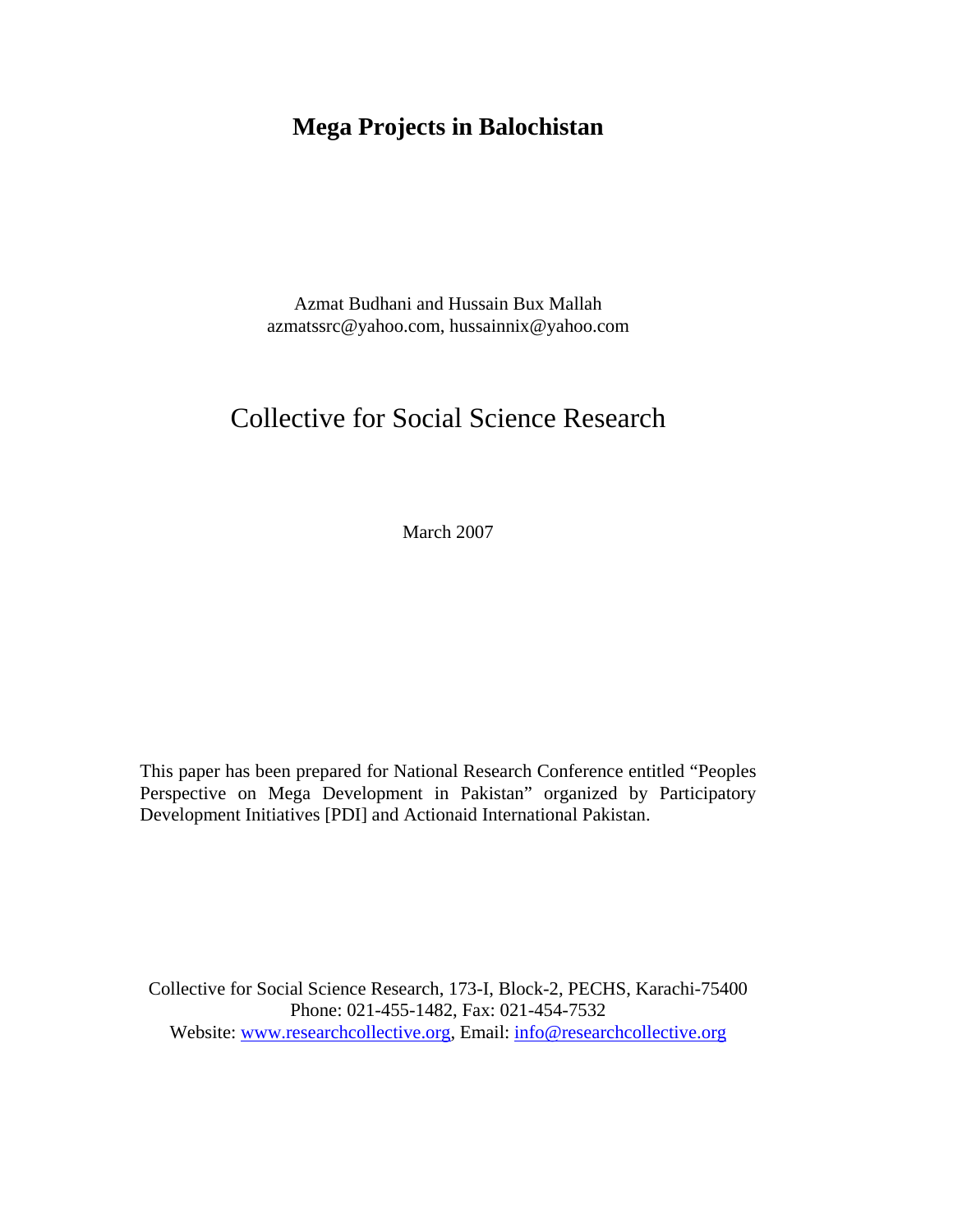## **Introduction**

 $\overline{a}$ 

"Government spending Rs 120 to 140 billion on mega projects in Balochistan - this will usher in an era of prosperity in the province and people will reap its benefits", report of speech by President General Pervez Musharraf, 29<sup>th</sup> March 2006, Gwadar, Balochistan.<sup>[1](#page-1-0)</sup>

"There are people who say that there is lack of facilities for Balochistan, but today the budget for development of Balochistan is far bigger than even Punjab. Rs.135 billion are being spent on it. All mega development projects are being constructed in Balochistan: Coastal Highway, Gwadar Port, Meerani Dam, Subukzai Dam, and a road from Gwadar to Rato Dero linking it with Indus Highway, Quetta's water scheme, a railway line from Gwadar to Kandahar. We have all development projects in Balochistan"[2](#page-1-1) , report of President's address to Pakistani community in USA on 22nd Sep 2006.

"Alhumdulliah today around 120 to 140 billion rupees are being spent on Balochistan for mega projects and this we will continue doing", report of speech by President Gereral Pervez Musharraf, 29<sup>th</sup> March 2006, Gwadar, Balochistan"<sup>[3](#page-1-2)</sup>.

As the above quotes indicate, "Mega Projects", or large civil-engineering based infrastructure projects such as highways, dams, canals and ports, figure prominently in the federal government's vision for Balochistan's development. Mega Projects are presented as the only way in which the grievances of Pakistan's largest but least populated province could be compensated for decades of neglect.

The aim of this paper is to examine government claims about the financial outlay on Mega Projects in Balochistan and its supposed benefits for the people of the province. The paper questions some of the "headline" claims of the federal government, and raises points for further investigation for technocrats, politicians, and development experts in Pakistan.

<span id="page-1-0"></span><sup>&</sup>lt;sup>1</sup>www.presidentofpakistan.gov.pk/PRPressReleaseDetail.aspx?nPRPressReleaseId=1858&nYear=2006&n Month=7

<span id="page-1-1"></span><sup>&</sup>lt;sup>2</sup>http://www.presidentofpakistan.gov.pk/SearchSummaryResults.aspx?Keywords=Adress+to+USA+comun ity&imageField5.x=0&imageField5.y=0

<span id="page-1-2"></span><sup>&</sup>lt;sup>3</sup>http://www.presidentofpakistan.gov.pk/SearchSummaryResults.aspx?Keywords=Gwadar&imageField5.x  $=0$ &imageField5.y=0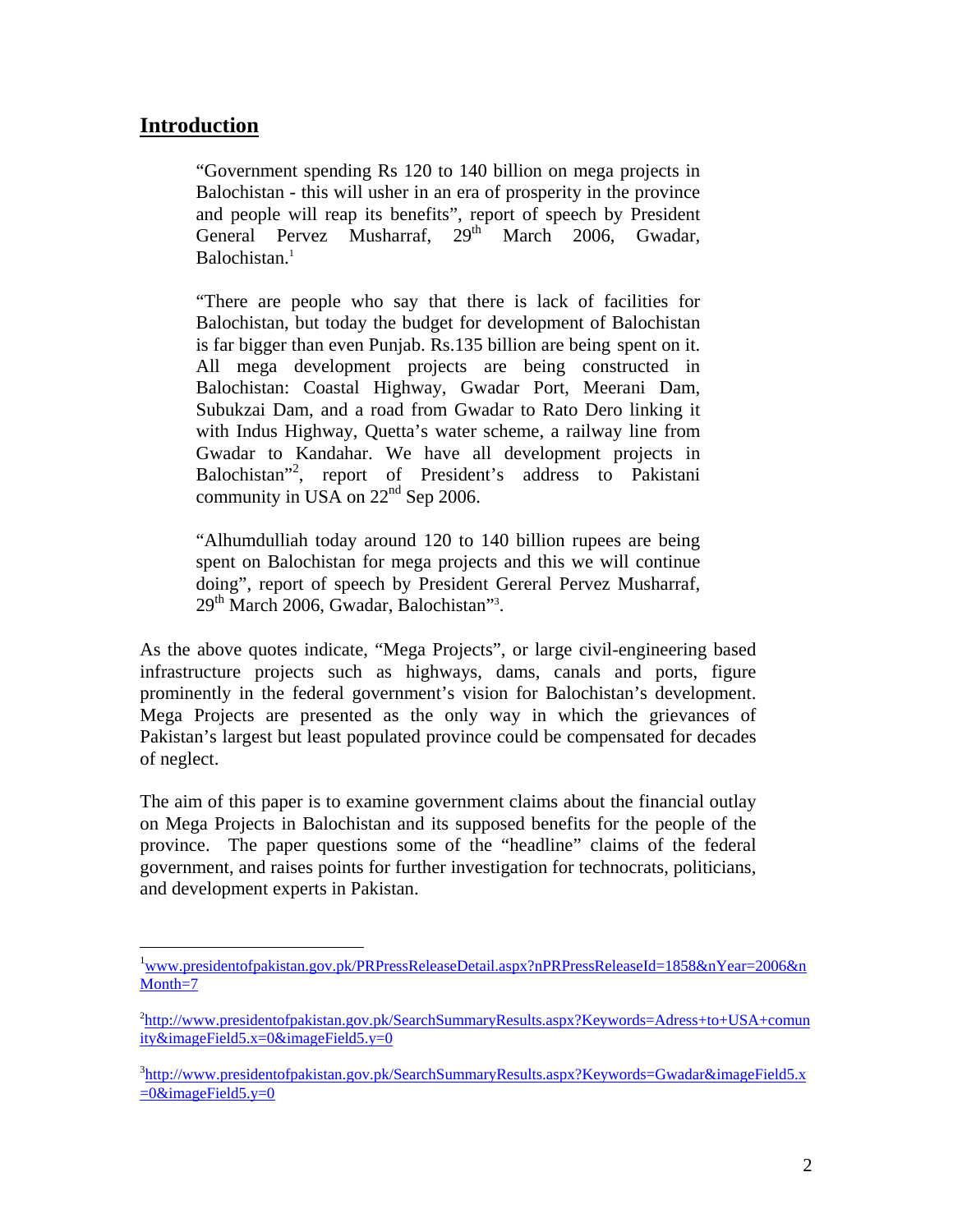Section 1 uses official government data to analyze the magnitude of the financial claims – such as those referring to allocations of Rs 100 to 140 billion – and the distribution of resources to various development projects. It is found that only two projects (Gwadar port and Kachhi canal) account for over 80 per cent of the funds allocated for the province. Sections 2 and 3 examine these two projects, respectively, in further detail. Conclusions and questions for further investigation are offered in Section 4. The paper is based on official published data, other published and unpublished secondary material, and selected fieldwork done by the authors over the last three years in different parts of Balochistan.<sup>4</sup>

 $\overline{a}$ 

<span id="page-2-0"></span><sup>&</sup>lt;sup>4</sup> Some of the research for which this fieldwork was undertaken can be reviewed on www.researchcollective.org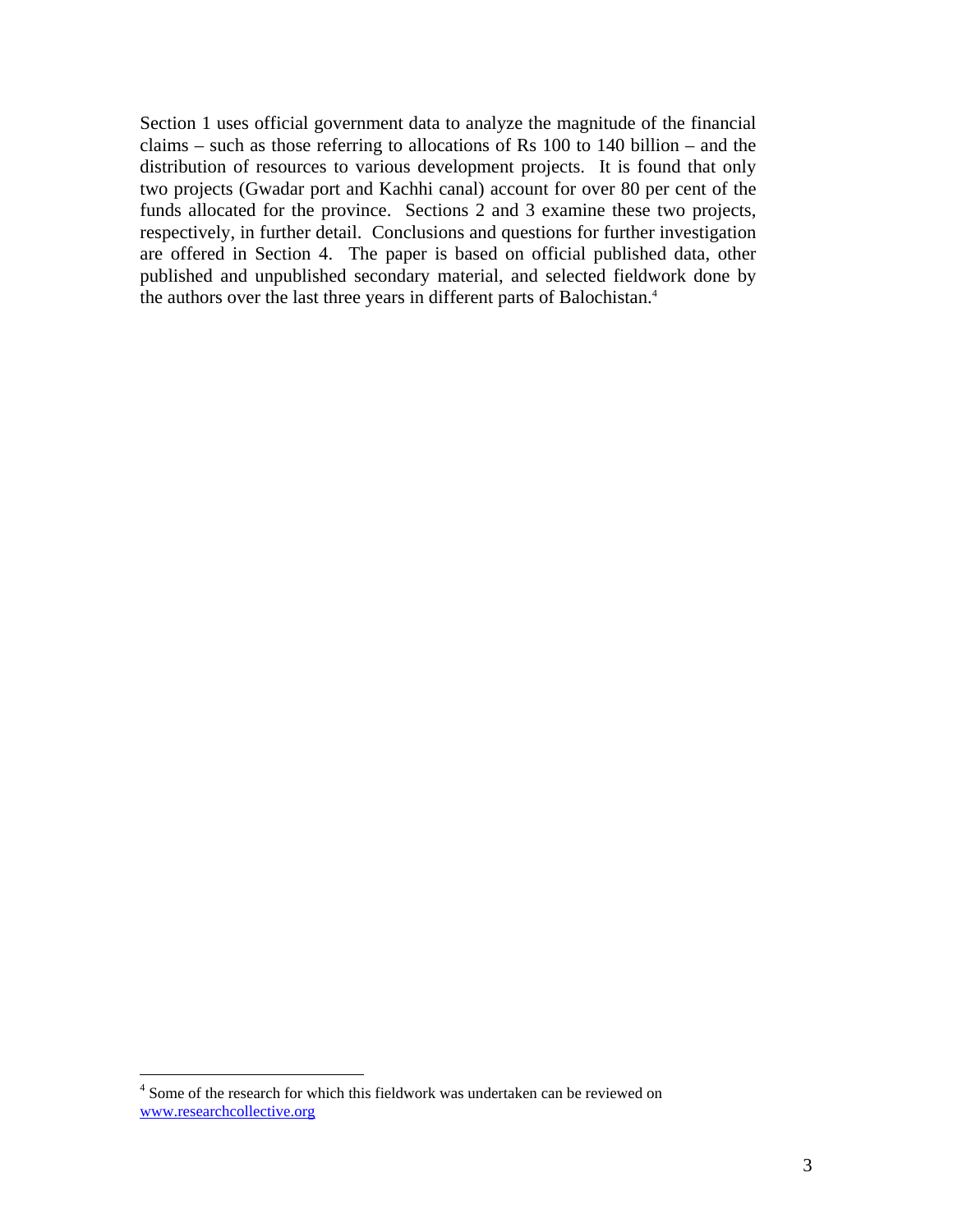## **1. Overview of Mega Development Projects in Balochistan**

Balochistan is widely acknowledged to be the poorest province of Pakistan. It covers around one-half of the land area of the country, but accounts for just 5 per cent of the total population. Its economic development faces severe challenges in terms of water scarcity, persistent drought, remoteness, and under-developed infrastructure. In addition its political history is dominated by insurgencies and counter-insurgencies, and perpetual public mistrust in the federal development policies.

Balochistan is rich in minerals and its eastern districts account for a large part of the natural gas output of Pakistan. Other mineral resources such as coal, copper, and gold are also important, particularly in the north and northwest of the province. The central uplands and south-central plains have tremendous potential for marble quarrying. High value crop farming is limited to the Kachhi plains area and the south-central plains, while fruit orchards are important in the north, and the central uplands. The coastal region of the province has rich potential for marine development. Livestock rearing was traditionally a key source of livelihood, but its importance has declined due to long periods of drought.

One common view held by the federal government about Balochistan's economic development is that tribal social organization acts as a hindrance to progress. It is also assumed that the province's ethnic diversity – that is, the presence of Baloch, Brahui and Pashtun communities – gives rise to intra-provincial conflict and rivalrly. The tribes and sub-tribes dominate the ethnic and national politics of province. According to this view Balochistan's economic backwardness is due to its social backwardness. The solution, therefore, is outside intervention in the form of Mega Projects that will mitigate grievances of local population and also break the stranglehold of tribal and ethnic politics over the people.

According to the Government of Balochistan, there are currently ten federal government schemes or projects in the province that qualify as "Mega Projects". These are listed alongwith their estimated budgets in Table 1. The official data indicate, therefore, that a total amount of over 104 billion rupees has been budgeted, to be spent cumulatively, on development projects in the province over a number of years. It is worth noting that by contrast, the amount budgeted in the current year under the provincial government's own PSDP was under 10 billion rupees – and it is doubtful if the entire amount will actually be made available or utilized. It is apparent, then, that the federal government is interested in infrastructure development in Balochistan, even if it is unwilling or unable to mobilize or empower the provincial government for this purpose.

The list of schemes identified officially as federal Mega Projects in Balochistan and the amounts allocated for them reveals that there is an emphasis on largescale infrastructure. Two of the identified schemes – water-course improvement and Access to Justice, respectively,  $#9$  and  $#10$  in Table  $1 -$  do not fall under the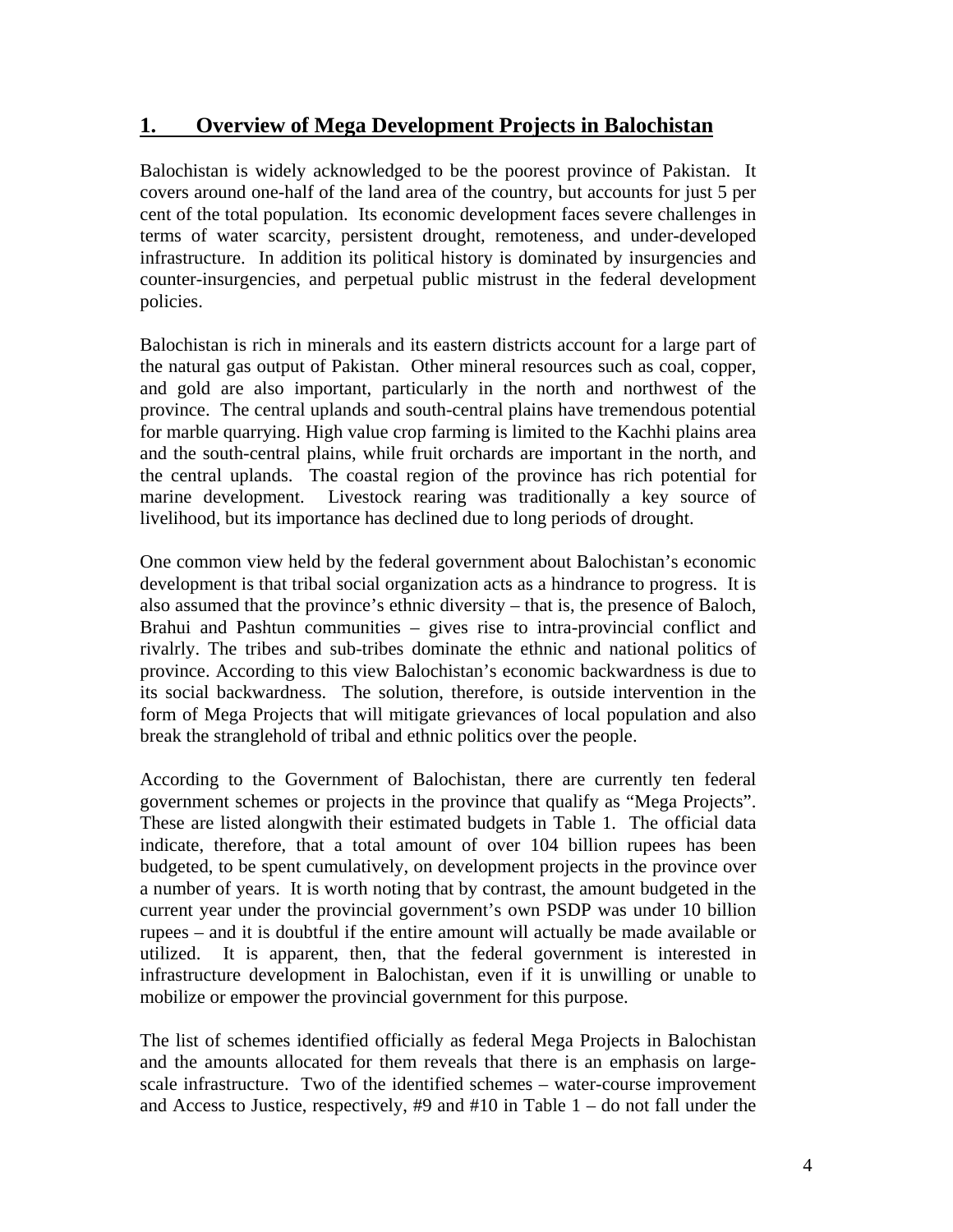category of "large-scale civil engineering" projects. But these two taken together account for just over 6 billion rupees – leaving 98 billion rupees as the amount committed for genuine Mega Projects. Of the remaining eight project four including Kachhi Canal, Mirani Dam, Sabakzai Dam, and RBOD – are related to irrigation and drainage, two are national highways (Coastal Highway and the Gwadar-Khuzdar Highway), one is a seaport (Gwadar Deep Sea Water Port), and one is an urban water supply system (Greater Quetta Water Supply and Environmental Project).

|                | <b>Name of Scheme</b>                               | Cost in<br><b>Million</b> |
|----------------|-----------------------------------------------------|---------------------------|
|                |                                                     |                           |
|                | Kachhi Canal                                        | 31,204                    |
| $\overline{2}$ | Mirani Dam                                          | 5,861                     |
| 3              | Sabakzai Dam                                        | 1,010                     |
| $\overline{4}$ | Balochistan effluent disposal into RBOD(ROBOD-III)  | 4,485                     |
| 5              | Coastal Highway                                     | 15,010                    |
| 6              | Gwadar-Khuzdar Highway                              | 16,640                    |
| $\overline{7}$ | Gwadar Deep Sea Water Port Ph-1                     | 16,380                    |
| 8              | Greater Quetta Water Supply & Environmental Project | 7,965                     |
| 9              | National program for improvement of water courses   | 5,060                     |
|                | in Pakistan Balochistan Share                       |                           |
| 10             | Access to Justice Program (Provincial)              | 1,000                     |
|                | Total                                               | 104,615                   |

Table 1: Federal Government Mega Projects in Balochistan

Source: Balochistan: an overview of development. Govt: of Balochistan P&DD 2005

While the number and range of these projects appears to be varied, a closer examination reveals that just two Mega Projects dominate the entire list. The Kachhi Canal, costed at over 30 billion rupees accounts, for nearly a third of the entire federal allocation for Balochistan Mega Projects. Then there are three, and possibly four, Mega Projects directly related to Gwadar port that are costed at around 53 billion rupees, over around half of the total sum of 98 billion rupees. The Gwadar-related projects include, obviously, the Gwadar Deep Sea Water Port (Rs 15 billion), the Coastal Highway (Rs 15 billion), the Gwadar-Khuzdar Highway (Rs 16.6 billion), and possibly, the Mirani Dam (Rs 5.9 billion).

Figure 1 gives a graphic illustration of the distribution of the financial commitment to the federal government's Balochistan Mega Projects. It is Gwadar and Kachhi Canal taken together account for 86 per cent of total proposed outlay, and all the other projects account for just 14 per cent. This analysis belies the impression, therefore, that the federal government is actively and vigourously pursuing Balochistan's all-round economic development. It is undeniable that both these projects, particularly the Gwadar port and related projects, are of great economic potential. At the same time, it is sobering to note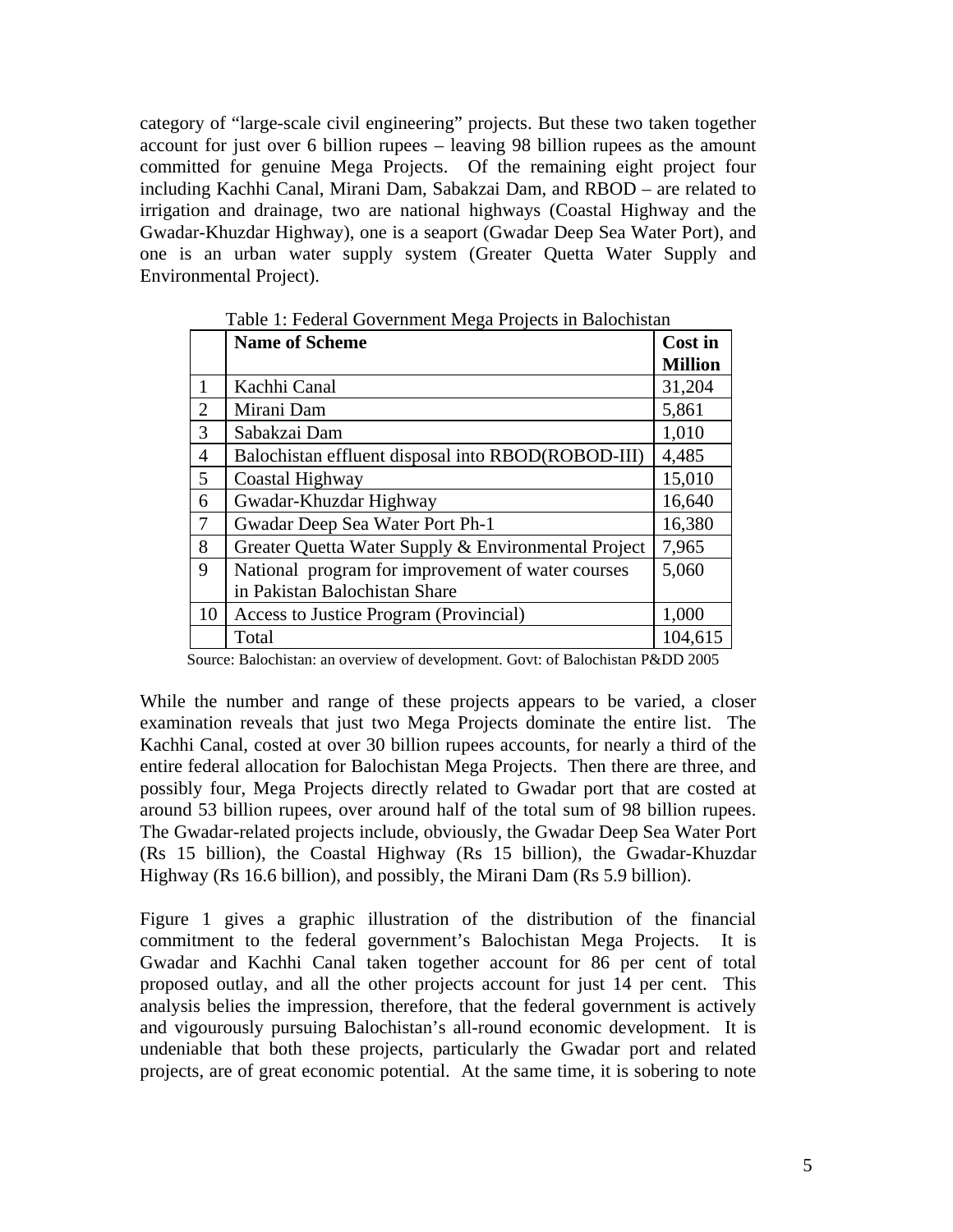that if these two projects are taken out of the picture, the present period does not differ significantly from other periods in the province's development history.



Figure 1: Breakdown of Financial Allocation to Balochistan Mega Projects

The following two sections examine the Gwadar port and Kachhi Canal projects in greater detail and pose questions about the potential benefits and beneficiaries.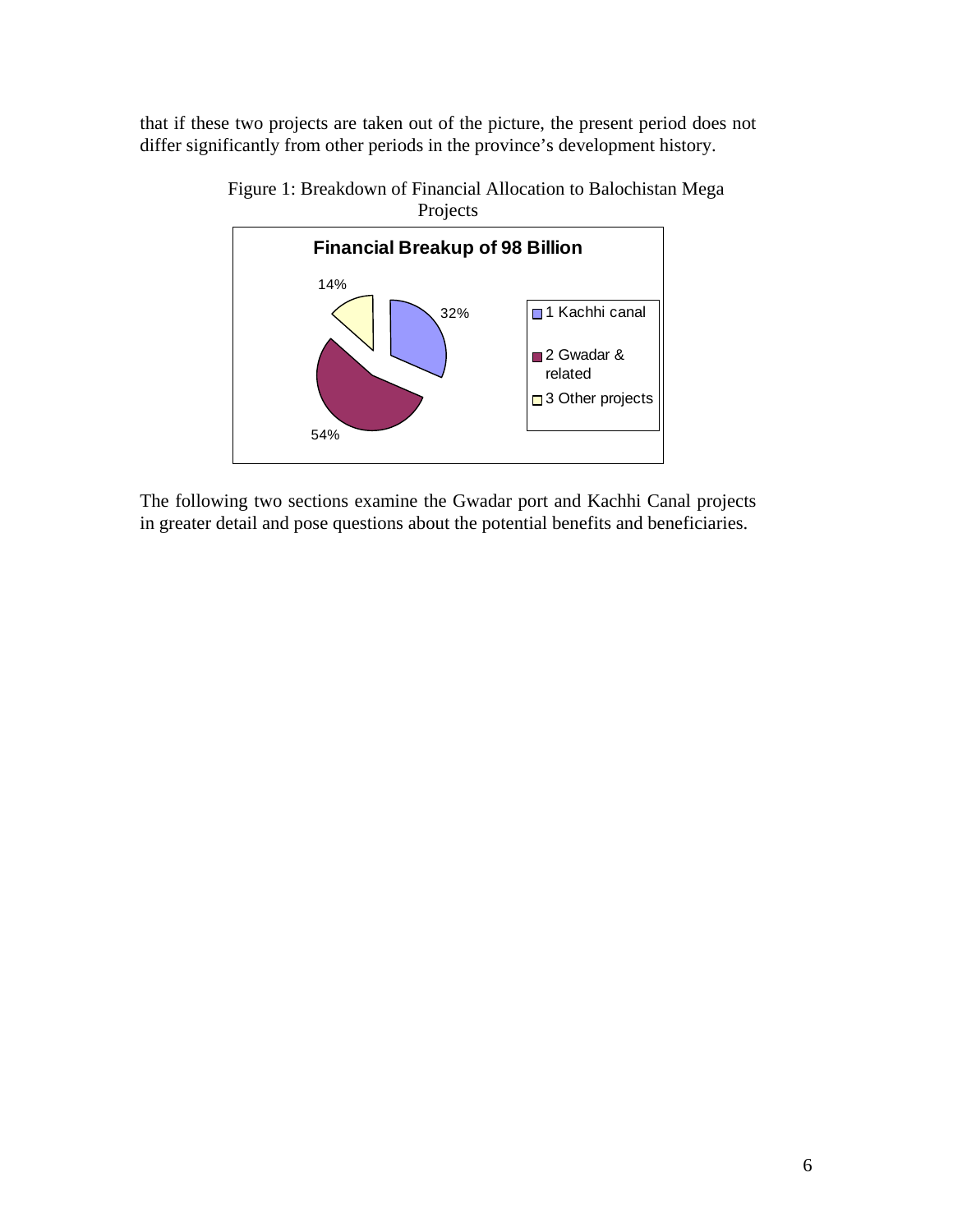# **2. Gwadar Sea Port and Related Mega Projects**

Four out of the eight identified federal government Mega Projects in Balochistan are directly or indirectly connected to the development of the Gwadar port and its connection with other parts of the country.

### **Gwadar Port**

The Gwadar Deep Sea Water Port project itself is budgeted to cost Rs 16.4 billion. The construction of the Coastal Highway linking Gwadar with Karachi was a necessarily pre-requisite for the construction of the port itself. Prior to the construction of the Coastal Highway there was no paved road linking Gwadar with Karachi, and even the unpaved roads were along long routes circumventing various hills of the Makran Range. The Rs 15 billion Coastal Highway, therefore, can be seen as being integral to port construction itself.

The official rationale for the development of Gwadar port is that it will have real commercial and strategic significance in the development of the province and country. It will be an additional port that will handle growing trade and shipping traffic. It is claimed that the port will ultimately serve the land-locked Afghanistan and the Central Asian states. It will handle freight destined for the Gulf region, and also connect the fast-growing Chinese economy with the Middle East. As a first step it is envisaged that Gwadar port will provide new opportunities to local people and to the people of other provinces of Pakistan.

For this rationale to have any substance Gwadar port must be connected with the rest of the country and other parts of the region with efficient modern roads and communications infrastructure. While there might be substance in the long-term economic potential of Gwadar, there are a number of challenges that will need to be overcome. Firstly, it seems unwise to locate a port in a region that is not yet economically integrated with the rest of the province, let alone the country as a whole. Secondly, all of the sources of raw material, labour, capital and markets are located far away from Gwadar. The economic viability of Gwadar, therefore, depends only on it emerging as a transit hub.

Gwadar might also act as a hub in the supply of gas and oil from Central Asia and Iran to South Asia and other regions of the world. For its economic viability to be guaranteed, however, there will need to be agreement with all of these countries on gas and oil pipelines and terminals, and this remains a distant prospect at the moment.

There is an alternative view that the development of the Gwadar port is motivated not so much by any clear economic logic, but the strategic need for Pakistan to have an alternate port to Karachi, in the case of conflict with India. The existing two ports – Karachi and Bin Qasim – are close to the Indian coast and there is a fear that they might be blockaded in the event of a conflict.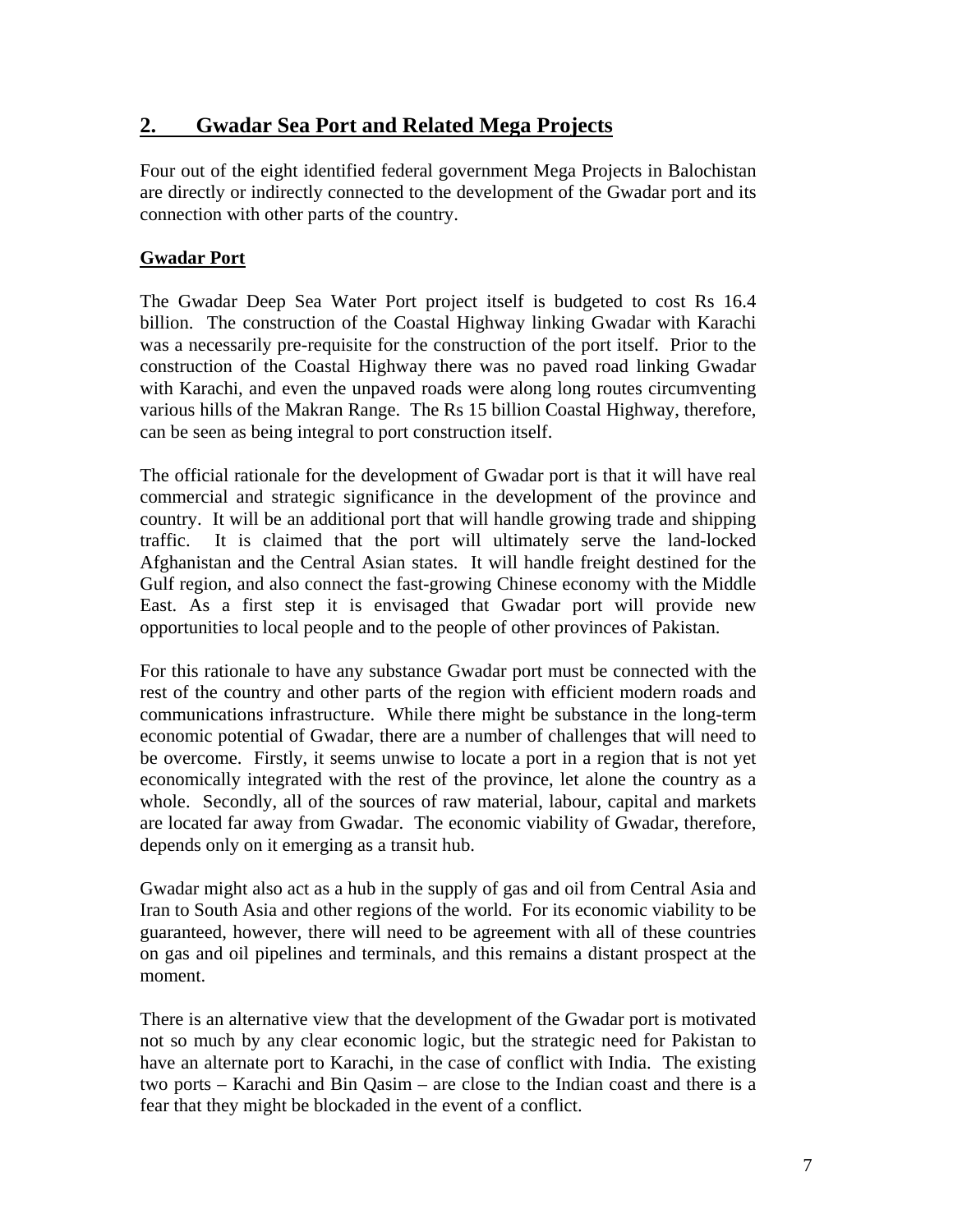"During the 1971 India-Pakistan war, India's blockade of Karachi had a serious impact on the Pakistani economy. Again in 1999, during the Kargil conflict, India threatened to blockade Karachi port. That Gwadar--provides "Pakistan with crucial strategic depth [vis-a-vis India] along its coastline["5](#page-7-0) .

Gwadar might then act as a reserve port in order to maintain supply lines to Karachi and Punjab in case of a naval blockade by India. In fact during the Kargil conflict in 1999 India gave veiled threats of a naval blockade – these must have figured prominently in the strategic rationale for Gwadar.

Whether the rationale for Gwadar is economic, strategic, or some combination of the two, it is important to ask how its economic impact – benefits and costs – will be distributed. The total population of Gwadar district including Pasni, Jiwani and Ormara was 185,498 according to the 1998 Population Census. Gwadar municipalcommittee had a population of around 45 thousand people.<sup>6</sup> Fishing and fish trade are the main traditional occupations of communities living in Gawadar. The provincial government of Balochistan occupies 12 nautical miles opened for local communities for fishing. Many houses in settlements of local fishing communities (for example in Surbandar, Pishkan and Gwadar city area) are traditionally made of *peesh* mat and wood, and are located near fish harbours.

Socio-economic hierarchy in Gwadar can be understood through the identification of various kinship groups. The Rais, Kohadai, Kalmatis, Sangurs, and Shahzadas belong to traditional ruling communities. Currently these same groups tend to dominate land ownership and the fishing industry. The Khojas are the traditional financiers of the fish trade. The working classes have traditionally comprised Medhs, Darzada, Push, Maqsoodi and Naqeebs, some of whom are groups that were historically slaves of the ruling families.<sup>[7](#page-7-2)</sup> While the fisheries sector remains a key source of livelihood, a large number of Gwadar families rely on migrant labour in Oman and other Gulf countries for their economic sustenance.

The conversion of a small township into a port complex with warehouses, transportation centers, and commercial residential towers will necessitate a complete transformation of the urban space. It is in fact part of the master plan that many of the old residential localities will have to make room for these industrial and commercial developments. Some fishing communities have already been displaced and provided with plots in neighbouring towns – but not always adjacent to the coast. One serious problem faced by the people belonging to the traditionally marginalized working class groups is that they are unable to prove property rights to land.

 $\overline{a}$ 

<span id="page-7-0"></span> $\frac{5 \text{ http://www.atimes.com/atimes/South}}{5 \cdot 1008 \text{ District Concure Bonort of Gueder}}$  4th March 2005

<span id="page-7-1"></span><sup>&</sup>lt;sup>6</sup> 1998 District Census Report of Gwadar

<span id="page-7-2"></span><sup>&</sup>lt;sup>7</sup> Fieldwork carried out by Collective for Social Science Research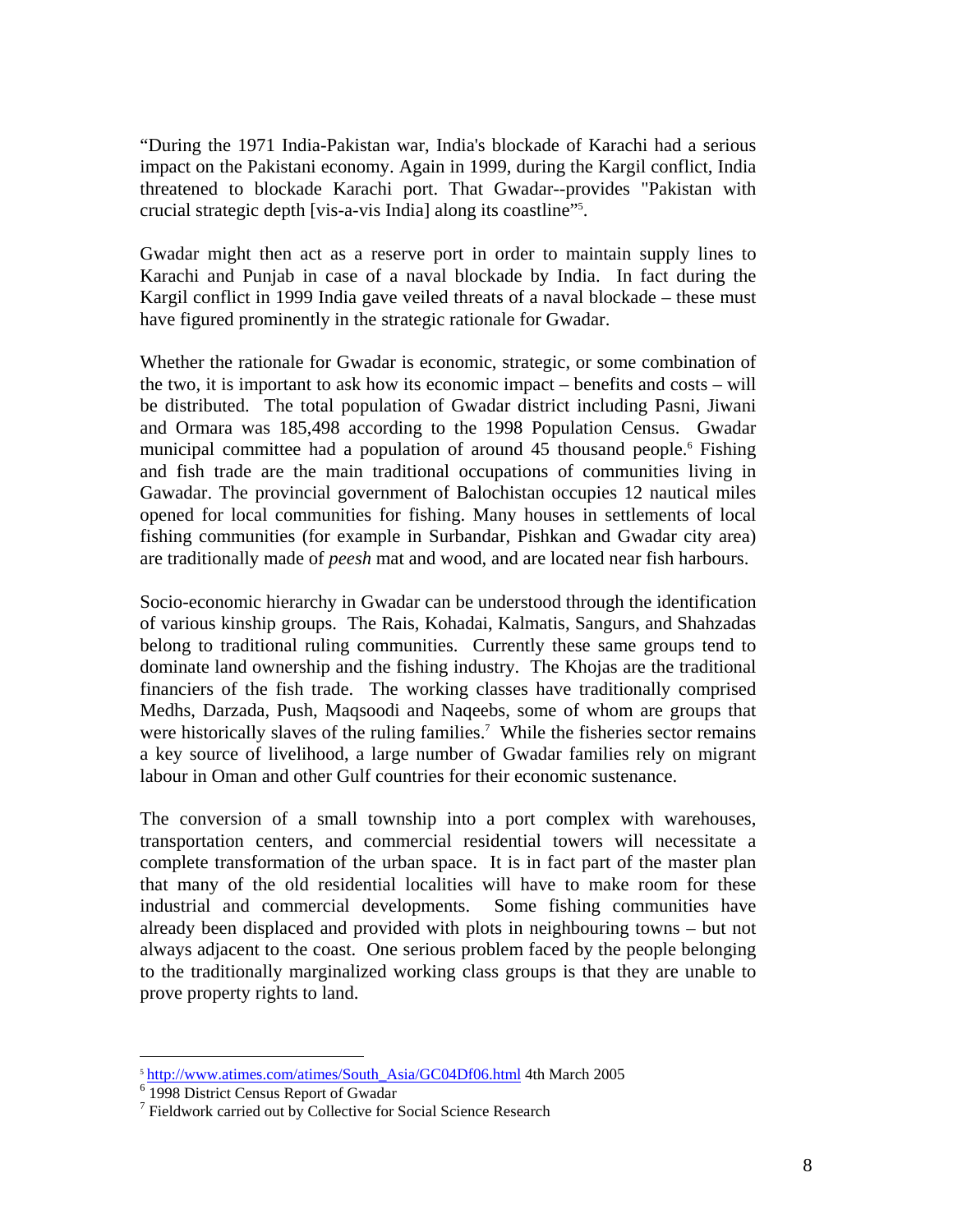It is widely claimed that these have been monopolized by the traditional ruling kinship groups and families, who have then sold land to outside speculators. Many of these "land mafias" are thought to be closely connected to the "smuggling mafias" – that is, those who organize cross-border smuggling and trafficking from Iran and elsewhere. The fact that in the "development" of Gwadar, those groups in the local community with prior criminal connections have been empowered, implies that there was little care taken to ensure the participation of the marginalized groups. In fact, the increase in the value of land has arrived as a curse for many of the poorer residents of Gwadar and its surrounding areas.

But local "land mafias" represent only a small part of the overall story of land capture in and around Gwadar. There are several cases pending before the courts regarding the allegedly improper allotment of land by the provincial government's Board of Revenue. Even the provincial government is a junior partner in the "land-grab". The supreme court of Pakistan took action on a petition for illegally allotted 241,600 acres of land to the ministers, politicians and bureaucrats.<sup>[8](#page-8-0)</sup> About 44,460 acres already allotted for port infrastructure, industrial zone, and oil storage and for the future investment.

Besides the concerns about the allotment and appropriation of land, many local residents are express concern about their social, economic and political future in Gwadar. The highly visible advertising about Gwadar's prospects, and the absence of local participation – due to the virtual exclusion of local people and institutions from planning, decision-making and employment – has given rise to suspicions that Gwadar's development will be at the expense of local people rather than for their benefit. The experience of Karachi is frequently cited in the region, as a disaster for the local Baloch coastal and marine communities, who were overwhelmed demographically, and marginalized political and economically through migration from other regions.

Even if all of these apprehensions of the poor and the marginalized were mistaken, care needs to be taken before declaring Gwadar port and its associated developments as assets for the Balochistan economy. According to the constitution, the port is a federal entity. It would controlled by federallycontrolled agencies, and any revenues arising from the port will accrue to the federal government. It is remarkable that the provincial government keeps building up debts with the federal government in order to finance its current expenditures, and a major project that is hailed as compensating Balochistan for decades of neglect is designed not to generate any revenues for the province. Moreover, the fact that port operations have been awarded to a foreign company for a period of forty years implies that even the federal level of government might be alienated from the direct economic benefits of the port.

 $\overline{a}$ 

<span id="page-8-0"></span><sup>8</sup> Daily Dawn, Karachi, Tuesday, January 23, 2007.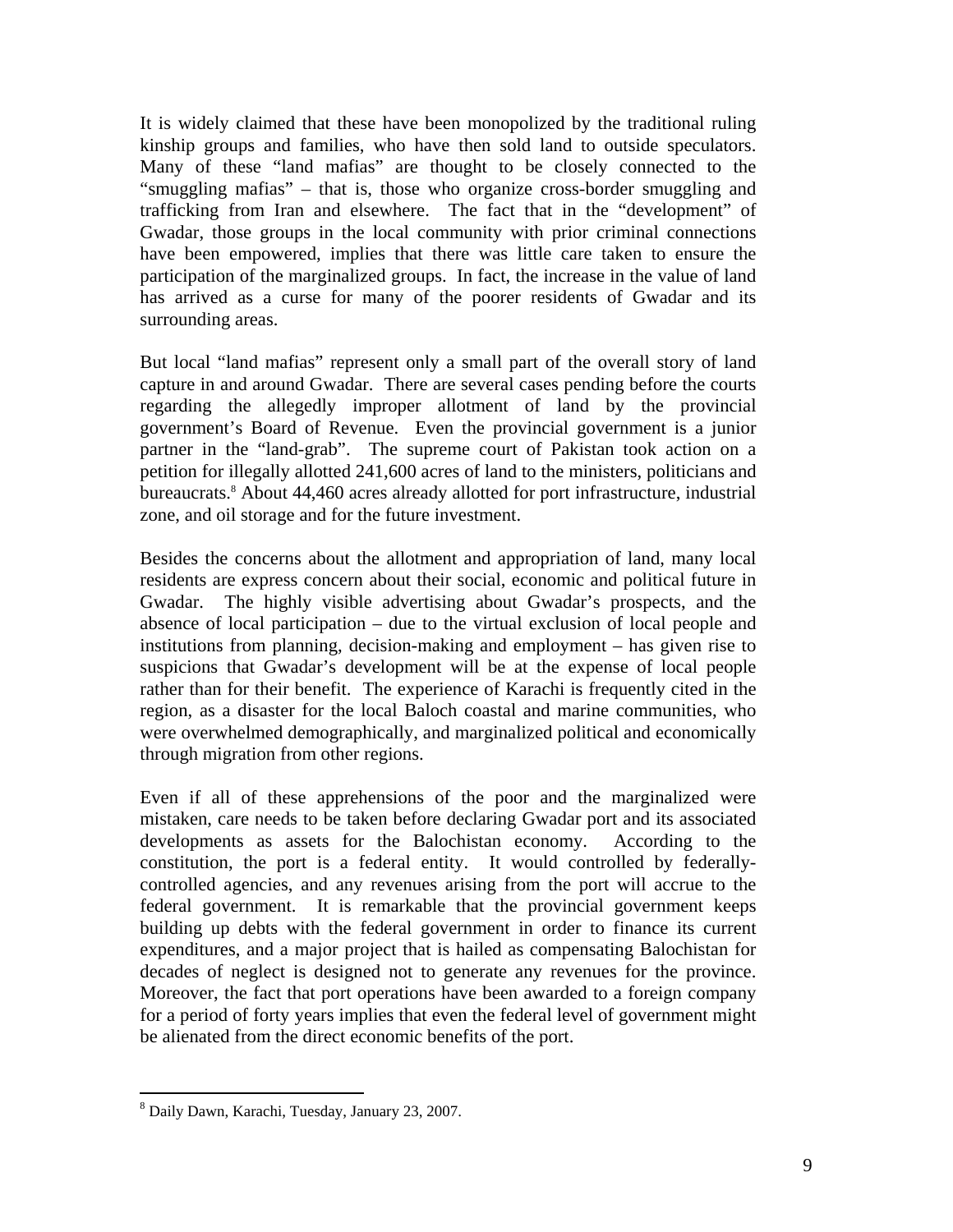If in addition to this alienation it turns out that the port and its infrastructure are meant primarily as a reserve for Karachi in the case of conflict, the claims about potential economic benefits to the local economy, let alone the provincial and national economies would be quite meaningless.

#### **Other Related Highways and their Relative Benefits**

Whether the true rationale for Gwadar is economic or strategic, its viability requires it being connected by road and other links. As argued above, the construction of the Coastal Highway was virtually a precondition for building the Gwadar port. In addition the other main road development – the Gwadar-Khuzdar highway, and its extension to Rato Dero – will form an essential linkage to Punjab and upcountry. It can be argued that both these roads, as well as other road construction represents a major addition to Balochistan's infrastructure, regardless of the economic viability of the port itself.

There is a great deal of weight in this assertion. If we consider the fact the communications infrastructure of Balochistan suffers from a long backlog of neglect, these and other highway projects are likely to provide tremendous benefits to the local economy. The Coastal Highway has significantly reduced the travel time from Mekran to Karachi. One immediate impact is on the marketing options openend up to Balochistan fisherfolk. Other markets have become more readily accessible. Access to facilities such as educational and health services has also become less costly and time-consuming.

The Coastal Highway is being constructed in three phases, first 248 kilometers from Lyari to Ormara including link to Ormara Town, secondly 197 kilometers from Ormara to Pasni, and third is 208 kilometers Pasni to Gwadar to Jiwani near Iran border. The total length of the Coastal Highway is 653 km. The Gwadar-Khuzdar highway of 651 km consists of over four sections, Gwadar to Turbat (165 kilometers), Turbat to Hoshab (235 km), Hoshab to Khuzdar (251 km). There is an additional extension of 64 km from Khuzdar to Rato Dero. This road ultimately will be a link between Punjab and Gwadar seaport.

Besides connecting Gwadar to Karachi and Punjab respectively, these two national highways will also provide paved roads, for the first time ever, between various neighbouring cities and towns of Balochistan. It is remarkable, for example, that to date there is no paved road between Panjgur, Turbat and Gwadar, the three district headquarters of the Mekran region. The national highways will also connect numerous population centres to their local and provincial economies.

There is a dire need for the development of road infrastructure in Balochistan – particularly of roads that might lead to economic integration of the various Balochistan regions among themselves and with each other. It is important to ask, therefore, if the two Gwadar-related road Mega Projects were the most efficient way of addressing the infrastructure requirements of the province. The 651 km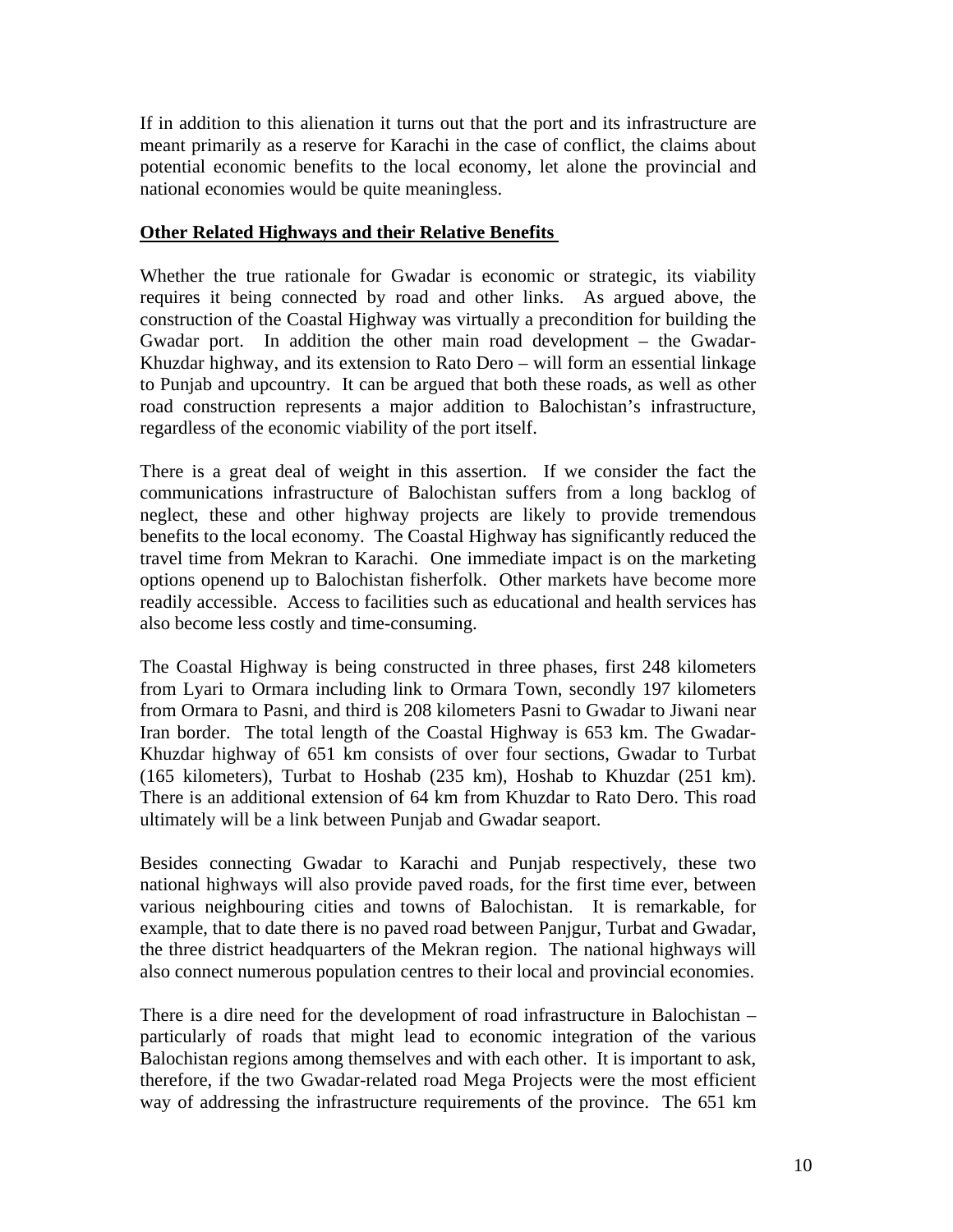long Coastal Highway cost an average of Rs 23 million per kilometer. The costing for the 653 km Gwadar-Khuzdar Highway stands at Rs 25 million per kilometer. For the two Mega Projects taken together the average cost was Rs 24 million per kilometer. Road construction in Balochistan tends to be several times more expensive compared with other parts of the country due to long distances and difficult terrain.

It is possible, however, to compare the cost of these to Mega Project roads with the cost of a normal international-standard highway in similar terrain. It is acknowledged in the construction industry that roads that are financed and monitored by international agencies such as the Asian Development Bank are relatively more expensive but also built to higher standards. The ADB-financed 84 km long Besima-Surab highway in Balochistan, for example, cost Rs 9 million per kilometer. This was, in fact, quite similar to the per kilometer cost of the Badin-Sujawal highway in southern Sindh. By comparison rural access roads in Balochistan such as the Manguchar-Zard road (47.2 kilometers), and the Winder-Bagh road (20.7 kilometers) cost between 2 to 3 million per kilometer.<sup>9</sup>

The Mega Project roads, therefore, cost more than 2.5 times as much as other highways of international standards, and upto ten times as much as rural access roads. It might be argued, of course, that no two projects are the same and that wide variations in cost can be expected in a province with the terrain like that of Balochistan. With this qualification in mind, it is still possible to speculate that the reason for the much higher per kilometer cost of the Mega Projects is based on much higher quality standards applied there. The higher quality standards, in turn, were probably based on unrealistic assumptions about the immediate economic value of the Gwadar port.

While the benefits of the Mega Project roads to local communities are beyond doubt, it is worth asking if far greater benefits to larger numbers of people might not have been realized if the government had decided to invest the same amount of money on less expensive roads. It would have been possible to build 13,000 km of rural access roads or roads of similar standard. Alternatively it may have been possible to construct 3200 km of high quality highways such as those built to ADB/World Bank specifications.

#### **Mirani Dam**

 $\overline{a}$ 

Finally, the Mirani Dam construction project in District Kech just north of Gwadar is nearing completion at a total cost of Rs 5.8 billion. Officially, the Mirani Dam project is an irrigation project on the Dasht River in Kech district. The Dasht River, which brings water from Nihang River and floodwater to

<span id="page-10-0"></span><sup>&</sup>lt;sup>9</sup> http://www.adb.org/Documents/Reports/SAPE/PAK/SAP-PAK-2006/Appendixes.pdf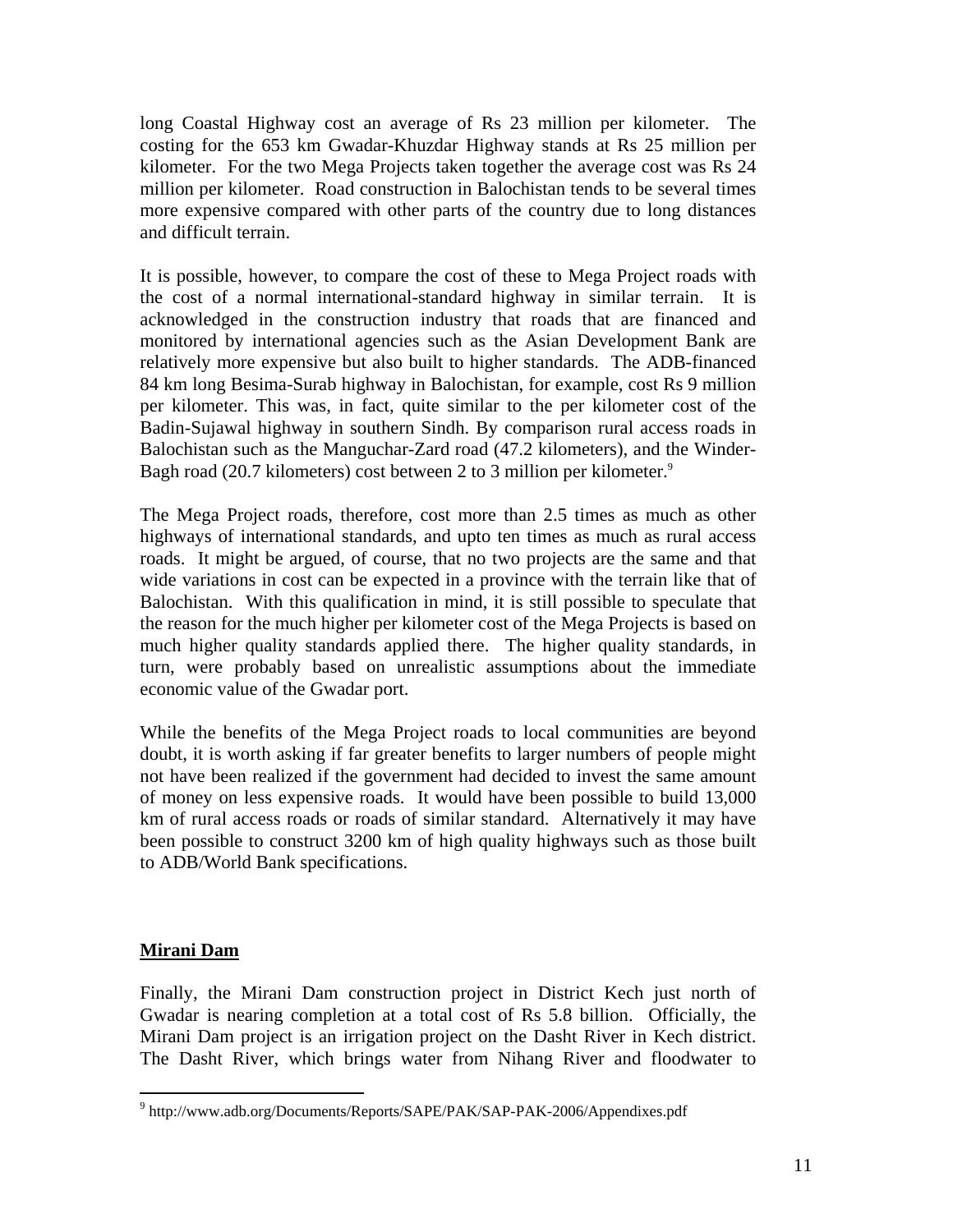irrigate lands of Dasht river basin in the flat terrain of Kech area. According to the design of Mirani Dam project, it will be linked with two rivers to irrigate 33,200 acres land in the basin of Dasht flat terrain.

It is useful to understand the irrigation system in the Dasht valley before the construction of the Mirani Dam. Like many other parts of Balochistan province, land was brought under crop through the construction of terraces or "bunds". In the Dasht valley the bunds diverted river flow and flood water into fields, irrigating successive fields along a slope. The agrarian economy, therefore, was concentrated around the riverbed. The concept of storing water upstream for irrigation using canals is alien to these regions. The Mirani Dam, therefore, will potentially require a complete overhaul of the traditional system of water distribution, and even the demarcation of property rights in land. It is not clear if the requisite institutional preparations have been made.

What is striking, however, is that many local people in the Dasht valley fear that the Mirani Dam is not actually for irrigation purposes at all. They point to the free flowing Dasht river – alongwith occasional flash floods – as their traditional agrarian lifeline. The construction of the dam has stopped the river flow. A commonly expressed fear is that the dam is simply a storage site for the supply of fresh water to Gwadar port and associated commercial, residential and industrial users. The Mirani Dam project design itself makes no mention of any nonirrigation use. Some other confidential official documents, however, do mention the supply of around 1.5 million gallons a day from Mirani and Akra Kaur dams to Gwadar. The fact that some property developers have begun to advertise this claim adds weight to the suspicions of the Dasht valley residents.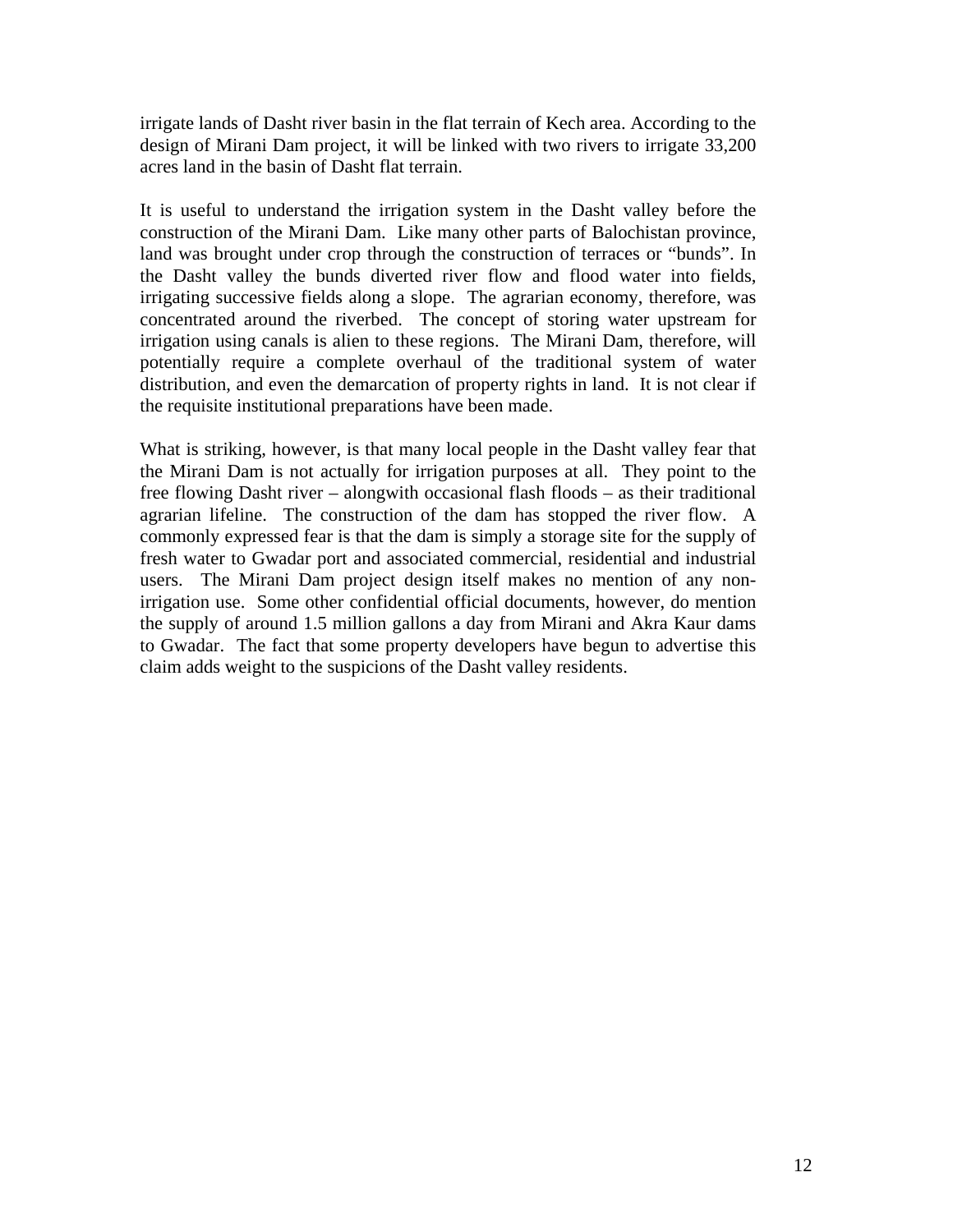# **3. Kachhi Canal Project**

While Gwadar port and its associated infrastructure projects account for the bulk of the Rs 98 billion set aside for Mega Projects in Balochistan, the largest single project is the Kachhi Canal project with an allocation of Rs 31 billion. Kachhi Canal is supposed to irrigate 712,750 acres in Dera Bugti, Nasirabad, Bolan, and Jhal Magsi Districts of Balochistan. The capacity of this canal is 6,000 cusecs. It has a total discharge of 2.021 MAF (million acre feet) of which 0.452 MAF are perennial and 1.570 MAF are flood flows.

The canal takes off from Indus river at Taunsa Barrage in the Dera Ghazi Khan district of Punjab. The total length of the canal is 500 km, of which 300 km are in Punjab and the remainder in Balochistan. The 300 km of the canal in Punjab are going to be lined, in order to prevent water losses to non-beneficiary areas. The 200 km in Balochistan will be unlined. The route of the canal in Punjab passes through existing canals, such as the Dera Ghazi Khan Canal. Water will need to be lifted by pumps in order to cross the existing Dera Ghazi Khan Canal. The Kachhi Canal will enter Balochistan close to the Sui and run in a westerly direction towards Kachhi district.<sup>10</sup> The government has made much of the fact that the Kachhi canal passes through Punjab:

"Punjab has been gracious to provide land for its 350 km stretch that will pass through the province. This is all for your benefit and prosperity of your area," General Pervez Musharraf.<sup>11</sup> President's address at inauguration ceremony of Mirani Dam on 16 November 2006

The fact that the canal runs for 300 km in Punjab before entering its command area, and the fact that those 300 km need to be lined, is clearly responsible for its high overall cost. What is interesting to note, however, is that the point at which the Kachhi Canal is supposed to enter Balochistan is literally a few kilometers (under 5 km) away from the route of the existing Pat Feeder Canal. The Pat Feeder Canal, constructed in 1969, takes off from the Guddu Barrage on the Indus in Sindh. It has a capacity of 3,180 cusecs and irrigates 352,000 acres in Nasirabad and Jaffarabad districts of Balochistan. There is an existing project for the re-modelling of the Pat Feeder Canal at the cost of Rs 2.2 billion.

Given the fact that the proposed route of the Kachhi Canal virtually intersects the existing Pat Feeder Canal at Sui, it is pertinent to ask whether it might have been possible for Kachhi to take off from Guddu Barrage rather than Taunsa. Guddu is barely a distance of 20 km from Sui, whereas Taunsa is located 300 km away. Besides canal construction, a major component of the Kachhi Canal project is the

1

<span id="page-12-0"></span>*<sup>10</sup> Source: Balochistan: an overview of development. Government of Balochistan P&DD 2005* 

<span id="page-12-1"></span><sup>11</sup> http://www.presidentofpakistan.gov.pk/Downloads.aspx (speechs)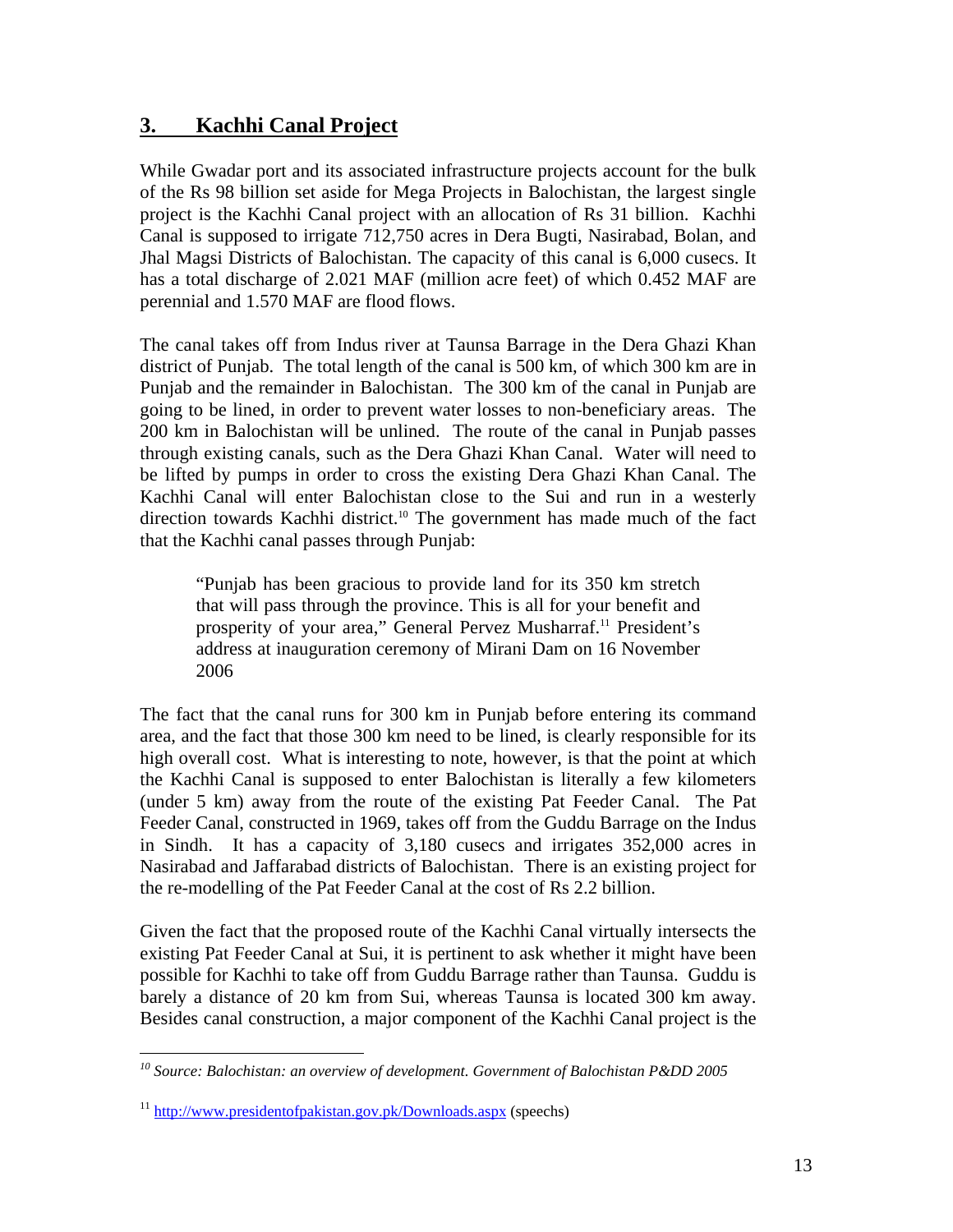re-modelling and capacity expansion for Taunsa Barrage, as well as other civil works on existing canals taking off from Taunsa. In principal, it might have been possible to re-model Guddu Barrage and to expand the capacity of Pat Feeder upto Sui, so that it might have acted as a feeder for the Kachhi Canal.

There may be engineering reasons for not taking this less expensive option, but such reasons have not yet been spelled out. In fact, it is remarkable that there has been virtually no public discussion of this aspect of the Kachhi Canal design. Given the mistrust that has built up over the decades between provinces over matters of water distribution, it is of some political consequence that the Kachhi Canal off-take was chosen in Taunsa in the place the possibly cheaper option of Guddu. It would clearly be a matter of concern for Sindh if the expanded capacity at Taunsa Barrage were used as a pretext by the upper riparian to store more water than its legal entitlement. The fact that Kachhi takes off from Taunsa rather than Guddu increases the overall volume of water over which the upper riparian exercises control.

While Sindh has been vocal in its opposition to other irrigation projects on the Indus, it has not raised any objection to Kachhi Canal. This is because it is felt that Balochistan needs to be provided its fair share of water resources, and there is a measure of mutual political sympathy between "nationalists" of the two provinces. This fact has already been used as an argument in the favour of the Greater Thal Canal, which is designed to be a flood canal, but which Sindh suspects of a being a perennial. The proponents of Thal Canal have argued that Sindh ought to object to Kachhi Canal too on the same grounds as it uses against Thal Canal, because Kachhi Canal is also designed primarily as a flood canal.

Setting aside the political arguments about these canals the question still remains as to whether or not Guddu might have been a much cheaper option than Taunsa for the Kachhi Canal. If this indeed were the case, then the choice of Taunsa would suggest that the a large part of the amount being spent on Kachhi Canal is not for the benefit of Balochistan, but other economic and political interests – such as the upper riparian, large landowners along canal route, or even the construction industry. These questions will remain speculative, but they are important to raise given the high economic cost and loud propaganda claims surrounding the Kachhi Canal project.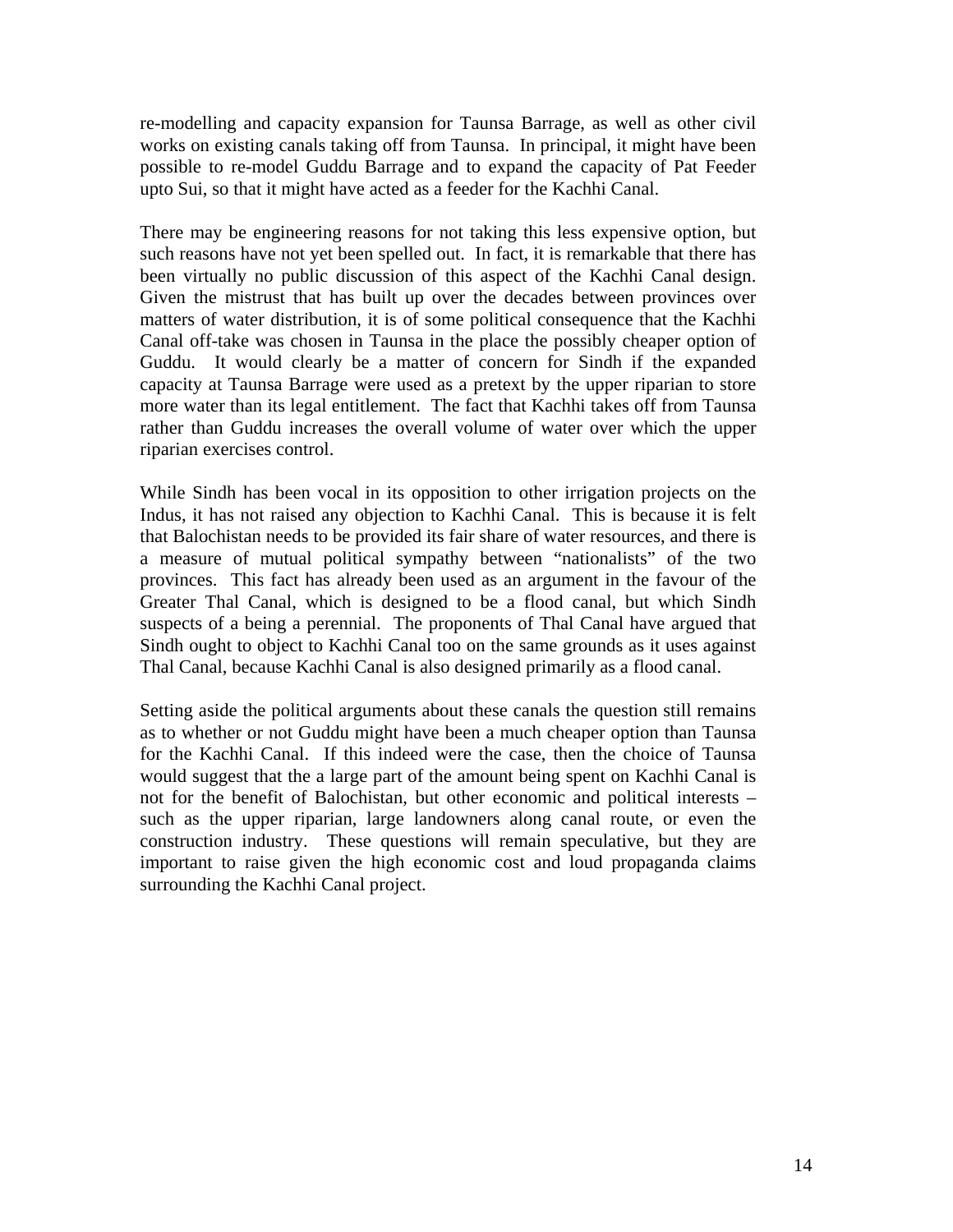## **4. Conclusions and Questions for Further Investigation**

The promotion of Mega Projects has become a central feature of the propaganda campaigns of various sides in the current political strife in Balochistan. The government claims that through Mega Projects it aims to change the fate of the province and that tribal chiefs and others are misleading the Baloch people. It claims that Mega Projects will liberate the people from the clutches of the tribal chiefs. The opposition has also taken issue with Mega Projects and has voiced concerns that these projects are a cover for the colonization and militarization of the province and the dispossession of the local people.

The present paper has not directly entered this acrimonious debate. Instead, it has attempted to identify and analyze the official claims about Mega Projects and their intended benefits. It is true that large amounts of resources have been spent or are being allocated for Mega Projects in Balochistan. The Balochistan government itself identifies ten projects worth a total of Rs 104 billion as federal government Mega Projects in the province. Out of these ten projects two do not qualify as real Mega Projects, as they relate to service provision or smalls-scale civil works. If we consider large-scale civil engineering infrastructure development as Mega Projects we are left with a list of 8 projects worth Rs 98 billion. This amount is large and significant, but much lower than figures such as 120 billion to 200 billion that are freely mentioned in speeches of government leaders.

What is remarkable is that out of the Rs 98 billion allocated for Balochistan Mega Projects, 86 per cent are accounted for by just two schemes – Gwadar port and related infrastructure, and the Kachhi Canal. This means that far from an allround development of Balochistan's economy and society the existing Mega Projects are narrowly focused on just two specific areas. Gwadar port and its associated projects alone account for over half of all funds set aside for Mega Project in Balochistan. The fact that Gwadar is in the one region of Balochistan where tribalism is weak and where political leadership does not belong to the *sardar*s, means that the government's claim of fighting tribalism using Mega Projects needs to be taken with a pinch of salt. In fact there is enough circumstantial evidence to suggest that the primary motivation behind the development of Gwadar port is not economic but strategic.

The development of the Gwadar port has increased economic activities in the area, but it may also have led to the disenfranchisement of the poor and the marginalized. The main impact on the local economy is the increased value of land, and in the absence of a strong bargaining power of the poor, the main beneficiaries have been those with prior connections in government. It is paradoxical that the people of the region feel unprotected and vulnerable precisely because they do not have strong tribal leadership.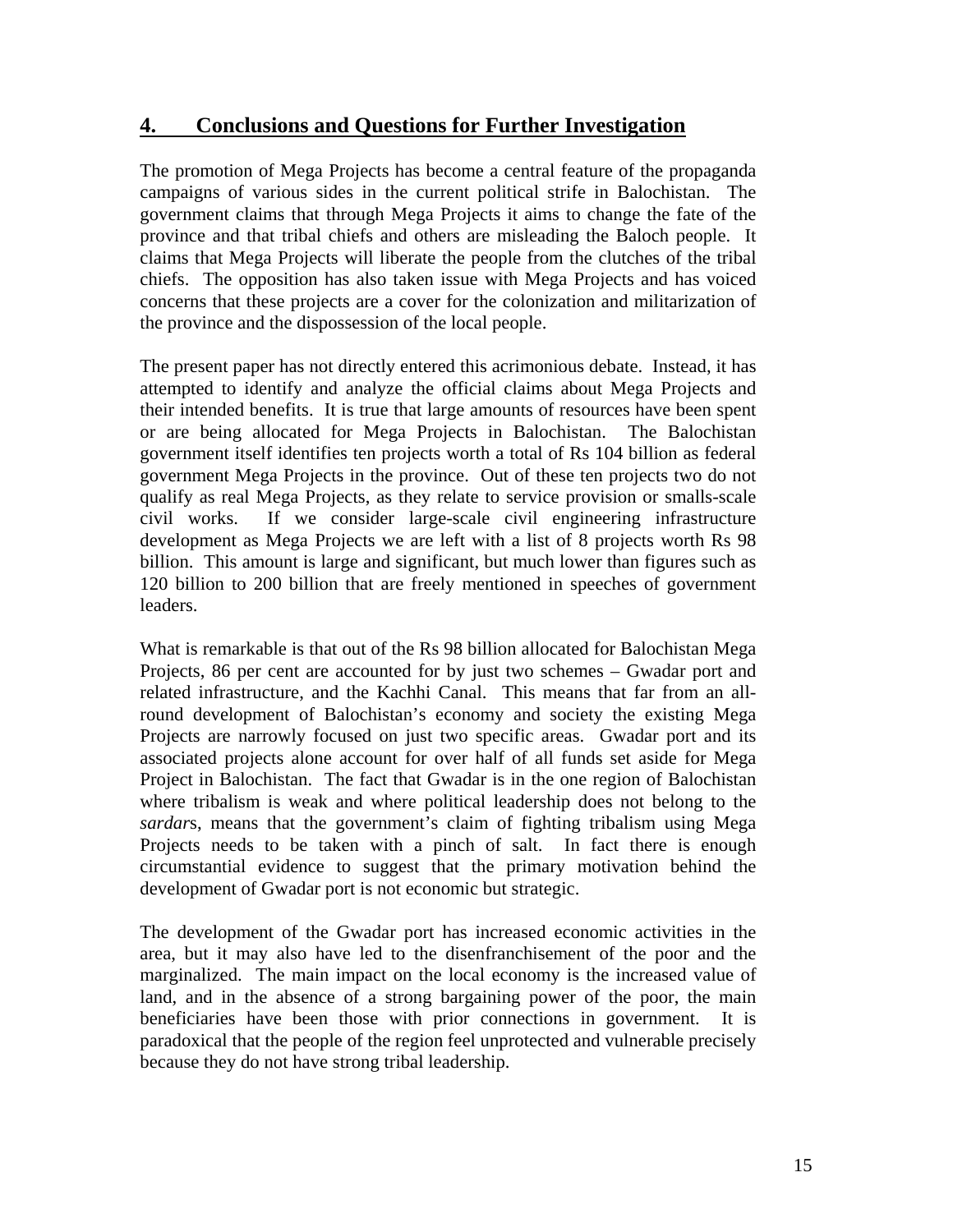After Gwadar port and related projects the largest proportion of funds have been allocated for the Kachhi Canal. This canal is going to increase the acreage of irrigated land in the one region of Balochistan that is already endowed relatively good agriculture compared to other arid and semi-arid parts of the province. There are, moreover, questions about the choice of the point of take-off – Taunsa Barrage instead of Guddu Barrage – that suggest that it might have been possible to provide additional irrigated acreage to Balochistan at lower cost.

These technical questions are important for Balochistan and the rest of Pakistan. It is important to cut through the propaganda and to ask hard questions about the actual benefits of various projects and alternative ways of pursuing economic development. The present paper does not provide answers to these technical questions, but has provided sufficient material to suggest that there is a case to be answered.

#### **Beyond the Technical Debate**

Beyond the technical debate, however, there is a wider philosophical struggle. There is a welfare-based approach that can be defined by the dialectical phrase "something is better than nothing". This approach is a pessimistic one because it encourages people to believe that they can never actually have rights to their resources, and that they should put up with whatever little they can get from the present situation. This is a shallow opinion of rightwing apologists and outside development experts. They assert that the local population of Balochistan will benefit from Mega Projects by performing casual labour, working in and owning tyre-repair shops, restaurants on roadsides, or by selling their lands and other assets. The rights-based approach creates uncertainty, mistrust and frustration among the sons of the soil -- local ethnic Baloch, fishing and farming communities. They believe that the land and resources of Balochistan are their hereditary assets and that 100 billion is nothing more than a slogan of insincerity.